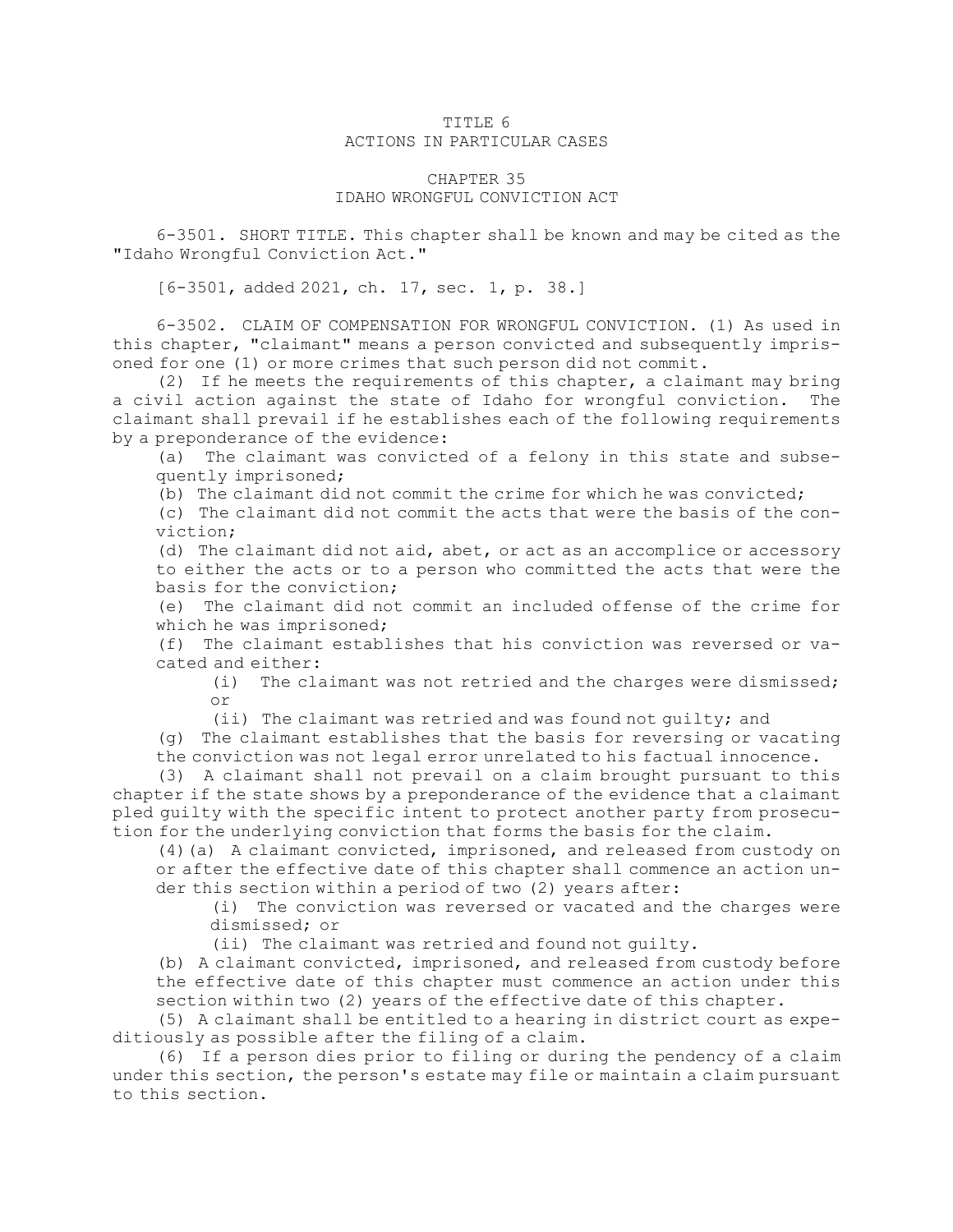(7) All provisions of existing law relating to absolute or qualified immunity shall apply to an action brought pursuant to the provisions of this section.

[6-3502, added 2021, ch. 17, sec. 1, p. 38.]

6-3503. COMPENSATION. (1) In an action brought pursuant to section [6-3502](https://legislature.idaho.gov/statutesrules/idstat/Title6/T6CH35/SECT6-3502), Idaho Code, damages awarded shall be:

> (a) (i) Sixty-two thousand dollars  $($  \$62,000) for each year of imprisonment actually served, including time spent awaiting trial; or

> (ii) If the claimant was imprisoned on death row, seventy-five thousand dollars (\$75,000) for each year of imprisonment actually served related to the charge giving rise to death row imprisonment, including time spent awaiting trial; and

(b) No less than twenty-five thousand dollars (\$25,000) for each year the person was on parole or no less than twenty-five thousand dollars (\$25,000) for each year the person was required to register as <sup>a</sup> sex offender, whichever period of time was greater.

(2) Compensation awarded under subsection (1) of this section shall be computed on <sup>a</sup> pro rata basis, with damages computed according to the number of days the claimant spent awaiting trial and was imprisoned, on parole, or required to register as <sup>a</sup> sex offender due to the conviction that is the subject of the action. For purposes of the pro rata calculation, three hundred sixty-five (365) days equals one (1) year. The burden is on the claimant to establish the number of days he was imprisoned, on parole, or required to register as <sup>a</sup> sex offender.

(3) The claimant must establish the damages he is seeking under subsections  $(1)$ ,  $(2)$ , and  $(4)$  of this section and the basis for those damages. Awards shall be paid from the innocence fund created pursuant to section [6-3505](https://legislature.idaho.gov/statutesrules/idstat/Title6/T6CH35/SECT6-3505), Idaho Code. Any award of damages shall not accrue post-judgment interest, and the provisions of section [28-22-104](https://legislature.idaho.gov/statutesrules/idstat/Title28/T28CH22/SECT28-22-104), Idaho Code, shall not apply to such damages. <sup>A</sup> court shall not award, and <sup>a</sup> claimant shall not receive, compensation for any period of imprisonment during which the claimant was serving <sup>a</sup> sentence for <sup>a</sup> conviction of another offense for which the claimant was lawfully convicted and imprisoned. The claimant shall not receive compensation for any period of time that he was on parole or required to register as <sup>a</sup> sex offender during which the claimant was paroled or required to register as <sup>a</sup> sex offender for another offense for which the claimant was lawfully convicted.

(4) In addition to the damages awarded pursuant to subsection (1) of this section, the claimant may be entitled to the following:

(a) Reasonable attorney's fees and costs incurred in the action brought pursuant to this chapter not to exceed <sup>a</sup> total of twenty-five thousand dollars (\$25,000), unless <sup>a</sup> greater reasonable total is authorized by the court upon <sup>a</sup> finding of good cause shown; and

(b) Reentry services offered through the department of correction, as applicable.

(5) If <sup>a</sup> claimant in <sup>a</sup> separate civil action related to the wrongful conviction has won <sup>a</sup> monetary judgment against, or entered into <sup>a</sup> settlement agreement with, the state or any political subdivision, the amount of any such award or settlement collected by the claimant, less attorney's fees and litigation costs, shall be deducted from the sum of money to which the claimant is entitled to under this section. If <sup>a</sup> claimant first receives